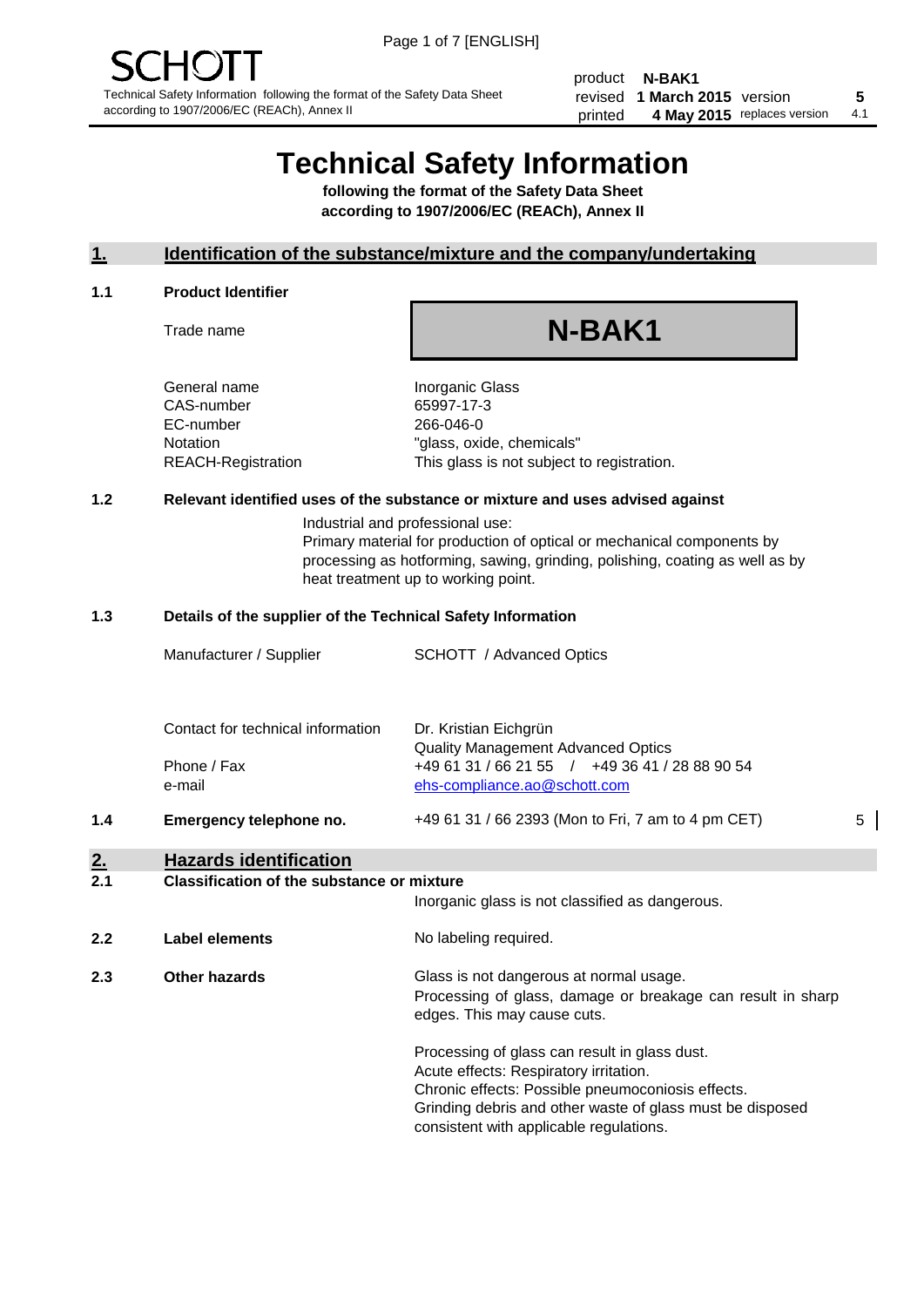### **3. Composition/information on ingredients**

#### **3.1 Substances**

As the substance glass is not included in the candidate list of substances of very high concern, currently there are no information duties according to article 33 of REACH. However for the production of glass we may use substances, which are on the candidate list and had been included in Annex XIV of the REACH regulation or could be included in future . These powdery substances are not present as such in the final glass; they are fully integrated into the glass matrix through the melting process. Thus they loose their original characteristics. The main components are listed as additional information in chapter 16. For more information please refer to ehs-compliance.ao@schott.com.

#### **3.2 Mixtures**

Glass is classified as substance acc. to regulation (EC) No 987/2008 (amending of Reach-Reg.).

#### **4. First aid measures**

#### **4.1 Description of first aid measures**

| <b>General information</b> | Glass is no hazardous substance. The following information<br>refer to glass dust and glass splinter which may result from<br>processing or breakage. |
|----------------------------|-------------------------------------------------------------------------------------------------------------------------------------------------------|
| After inhalation           | Supply fresh air; consult doctor in case of complaints                                                                                                |
| After skin contact         | Normally not dangerous.                                                                                                                               |
|                            | Consult doctor in case of complaints.                                                                                                                 |
| After eye contact          | Rinse under running water.                                                                                                                            |
|                            | Consult doctor in case of complaints.                                                                                                                 |
| <b>After swallowing</b>    | Consult doctor                                                                                                                                        |

#### **4.2 Most important symptoms and effects, both acute and delayed**

none known

**4.3 Indication of immediate medical attention and special treatment needed** 

|     |                                                                     | none                           |
|-----|---------------------------------------------------------------------|--------------------------------|
| 5.  | <b>Fire fighting measures</b>                                       |                                |
| 5.1 | <b>Extinguishing media</b>                                          | no requirements                |
| 5.2 | Special hazards arising from the substance or mixture               | none. Glass is noncombustible. |
| 5.3 | <b>Advice for firefighters</b>                                      | none                           |
| 6.  | <b>Accidental release measures</b>                                  |                                |
| 6.1 | Personal precautions, protective equipment and emergency procedures |                                |
|     |                                                                     | none                           |
| 6.2 | <b>Environmental Precautions</b>                                    | none                           |
| 6.3 | Methods and material for containment and cleaning up                | none                           |
| 6.4 | Reference to other sections                                         | none                           |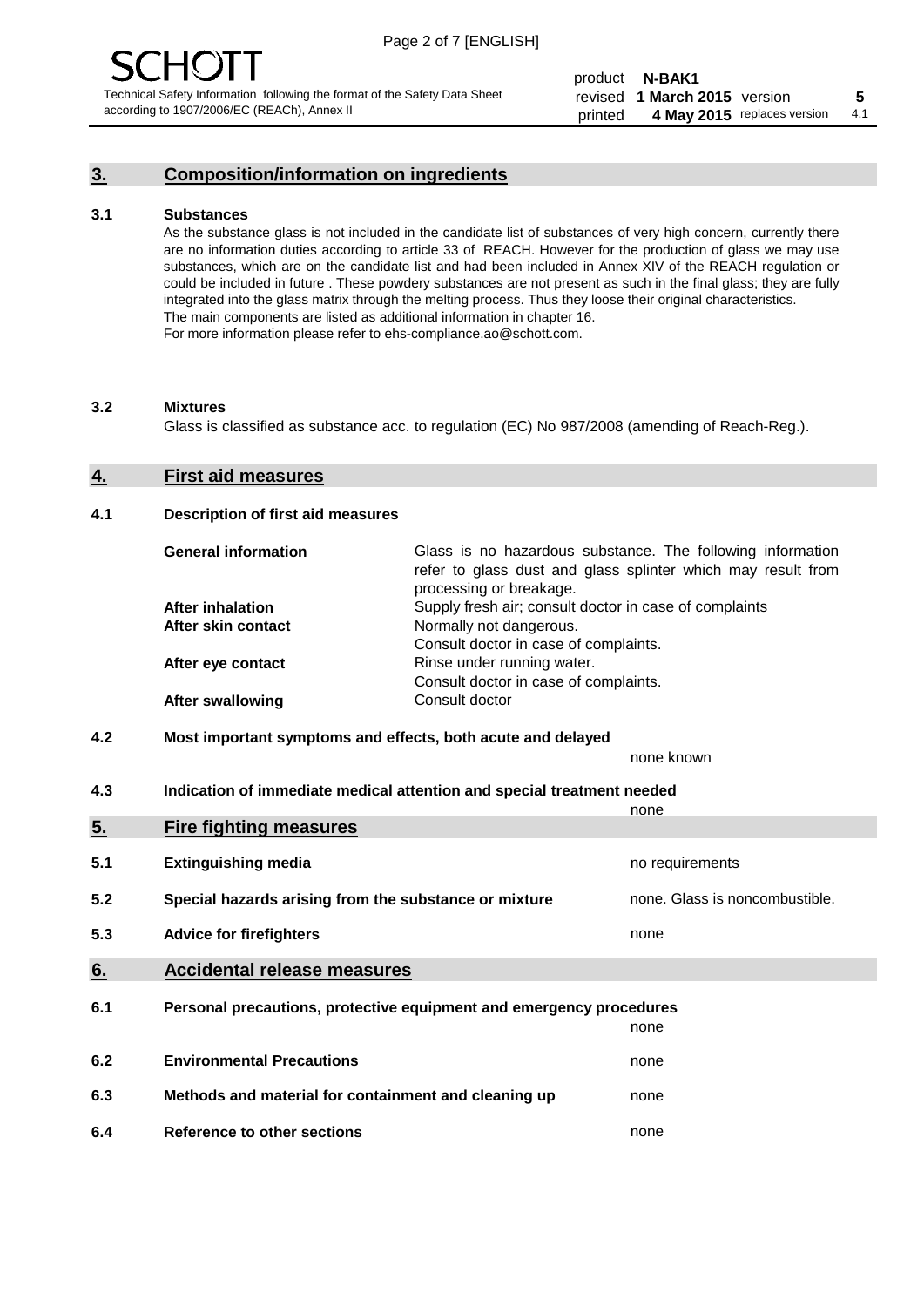

product **N-BAK1** revised **5 1 March 2015** version printed 4 May 2015 replaces version 4.1

| <u>7.</u> | <b>Handling and storage</b>                                                                                                                                                                                                                                                                                                                                                                                                    |                                                                                                                                                                                                                                                                                                                                        |
|-----------|--------------------------------------------------------------------------------------------------------------------------------------------------------------------------------------------------------------------------------------------------------------------------------------------------------------------------------------------------------------------------------------------------------------------------------|----------------------------------------------------------------------------------------------------------------------------------------------------------------------------------------------------------------------------------------------------------------------------------------------------------------------------------------|
| 7.1       | <b>Precautions for safe handling</b>                                                                                                                                                                                                                                                                                                                                                                                           | Avoid breakage because of injury risk by sharp edges.                                                                                                                                                                                                                                                                                  |
| 7.2       | Conditions for safe storage, including any incompatibilities                                                                                                                                                                                                                                                                                                                                                                   | Store in dry environment. Avoid excessive humidity.                                                                                                                                                                                                                                                                                    |
| 7.3       | Specific end use(s)                                                                                                                                                                                                                                                                                                                                                                                                            | see section 1.2                                                                                                                                                                                                                                                                                                                        |
| <u>8.</u> | <b>Exposure controls / personal protection</b>                                                                                                                                                                                                                                                                                                                                                                                 |                                                                                                                                                                                                                                                                                                                                        |
| 8.1       | <b>Control parameters</b><br>Regulation<br>Value<br>0.3 mg / $m3$<br>peak limit<br>no information<br>teratogenic                                                                                                                                                                                                                                                                                                               | In case of dust formation, declaration for FUSED SILICA, CAS-No: 60676-86-0<br>TRGS 900 - GERMAN OCCUPATIONAL EXPOSURE LIMIT VALUES (01/2006)<br>(EXPOSURE LIMIT VALUE) with reference to the respirable fraction.<br>There is no reason to fear a risk of damage to the developing embryo<br>or foetus when limit value is adhered to |
| 8.2       | <b>Exposure controls</b><br>Technical measures and appropriate work processes have higher priority than personal<br>protective equipment. Provide adequate ventilation by local exhaust ventilation or ventilation<br>in general.<br>Adequate assessment tools for verification of effectivity of the protective measures includes<br>methods of measurements as described in "Technischen Regeln for Gefahrstoffe (TRGS) 402. |                                                                                                                                                                                                                                                                                                                                        |
|           | <b>Respiratory Protection</b>                                                                                                                                                                                                                                                                                                                                                                                                  | Technical measure: wet grinding/processing, avoid dust<br>formation.<br>If glass dust or particulates are above the national exposure<br>limits use a national approved respirator for dust and fibers.                                                                                                                                |
|           | <b>Hand Protection</b>                                                                                                                                                                                                                                                                                                                                                                                                         | Use protective gloves and safety wristbands for protection<br>against cut injuries.                                                                                                                                                                                                                                                    |
|           | Eye Protection                                                                                                                                                                                                                                                                                                                                                                                                                 | Use industrial safety glasses that meet national standards.                                                                                                                                                                                                                                                                            |
|           | <b>Personnel Protection</b>                                                                                                                                                                                                                                                                                                                                                                                                    | Use safety skirting for protection from sharp edges.<br>Wear safety shoes.                                                                                                                                                                                                                                                             |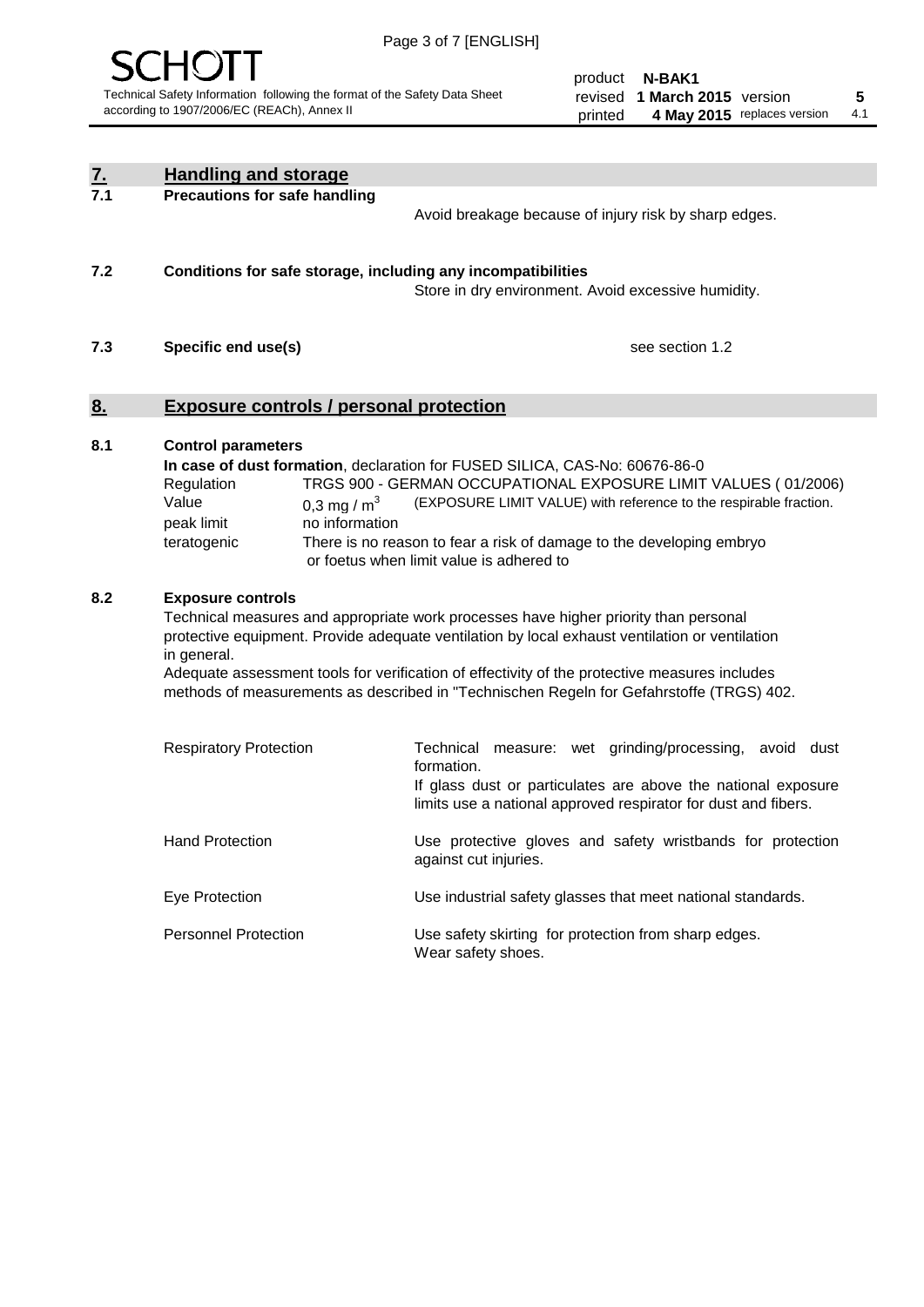#### **9. Physical and chemical properties**

#### **9.1 Information on basic physical and chemical properties**

|     | Appearance                            |                                                    |
|-----|---------------------------------------|----------------------------------------------------|
|     | <b>Physical state</b>                 | solid                                              |
|     | <b>Colour</b>                         | transparent or coloured                            |
|     | Odour                                 | odourless                                          |
|     | pH-value                              | not applicable                                     |
|     | <b>Boilling point/boilling range</b>  | not applicable                                     |
|     | Melting point/melting range           | 592 °C                                             |
|     |                                       | Transformation temperature according to ISO 7884-8 |
|     | <b>Flashpoint</b>                     | not combustible                                    |
|     | <b>Combustibility</b>                 | not combustible                                    |
|     | Ignition temperature                  | none                                               |
|     | <b>Auto flammability</b>              | none                                               |
|     | Danger of explosion                   | none                                               |
|     | <b>Explosive limits upper / lower</b> | none                                               |
|     | <b>Oxidizing characteristics</b>      | none                                               |
|     | Vapour pressure                       | not applicable                                     |
|     | Density (20 °C)                       | $3,19$ g/ccm                                       |
|     | <b>Water solubility</b>               | not applicable                                     |
|     | <b>Fat solubility</b>                 | not applicable                                     |
|     | n-octanol-water partition coefficient | not applicable                                     |
|     | <b>Other information</b>              | none                                               |
| 9.2 | <b>Other information</b>              | none                                               |

#### **10. Stability and Reactivity**

#### **10.1 Reactivity**

Glass is a stable material. Glass is inert to many chemicals, but may react to hot, strong alkaline solutions and with hydrofluoric, fluorosilicic and phosphoric acids. When heated to temperatures above the melting point, metal oxide fumes may be emitted.

Glass is an amorphous, inorganic, usually transparent or translucent substance consisting of a mixture of silicates or sometimes borates or phosphates as glass formers. With additions of modifiers a melt is produced at high temperatures, that cools to a solid state without crystallization.

#### **10.2 Chemical stability**

Glass is stable at normal environmental conditions.

**10.3 Possibility of hazardous reactions** 

No hazardous reactions at intended use.

| 10.4 | <b>Conditions to avoid</b>              | see section 10.1 |
|------|-----------------------------------------|------------------|
| 10.5 | Incompatible materials                  | see section 10.1 |
| 10.6 | <b>Hazardous decomposition products</b> | see section 10.1 |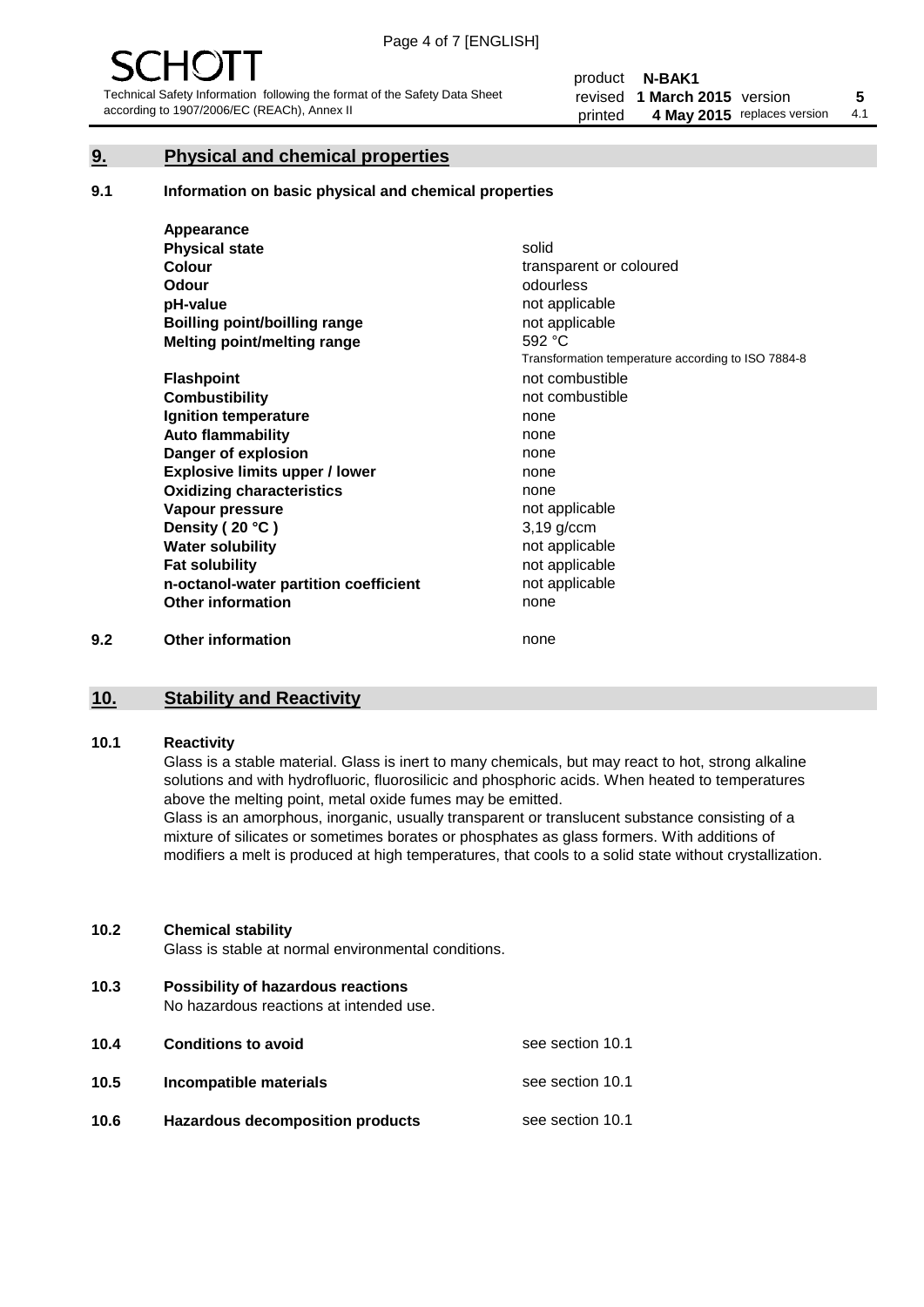

#### **11. Toxicological information**

**11.1 Information on toxicological effects** Toxicological data are not available.

### **12. Ecological information**

- **12.1 Toxicity**
- **12.2 Persistence and degradability**
- **12.3 Bioaccumulative potential**
- **12.4 Mobility in soil**
- **12.5 Results of PBT and vPvB assessment**
- **12.6 Other adverse effects**

#### **13. Disposal considerations**

**13.1 Waste treatment methods**

Disposal according to local regulations

unknown unknown unknown unknown

unknown unknown

| <u>14.</u> | <b>Transport information</b>                                            |                     |
|------------|-------------------------------------------------------------------------|---------------------|
| 14.1       | <b>UN Number</b>                                                        | no requirements     |
| 14.2       | <b>UN Proper Shipping Name</b>                                          | no requirements     |
| 14.3       | <b>Transport hazard class(es)</b>                                       | no requirements     |
| 14.4       | Packing group                                                           | no requirements     |
| 14.5       | <b>Environmental hazards</b>                                            | no requirements     |
| 14.6       | Special precautions for user                                            | see sections 6 to 8 |
| 14.7       | Transport in bulk according to Annex II of MARPOL73/78 and the IBC Code |                     |
|            |                                                                         | no requirements     |

#### **15. Regulatory information**

#### **15.1 Safety, health and environmental regulations/legislation specific for the substance or mixture**

**REACH** Under REACH glass is classified as a "Substance". According to Appendix V Number 11 of the REACh regulation glass is exempted from registration if specified conditions are met. SCHOTT AG, Advanced Optics has examined this conditions for its products. This glass is not subject to registration.

**RoHS** This glass does not contain - according to our knowledge - materials in concentrations, whose placing on the market is forbidden in accordance to the current requirements of the European Directive 2011/65/EU.

#### **United Nations Globally Harmonized System (UN-GHS) related to safety information.**

This information considers also the requirements of the UN-GHS related to safety information.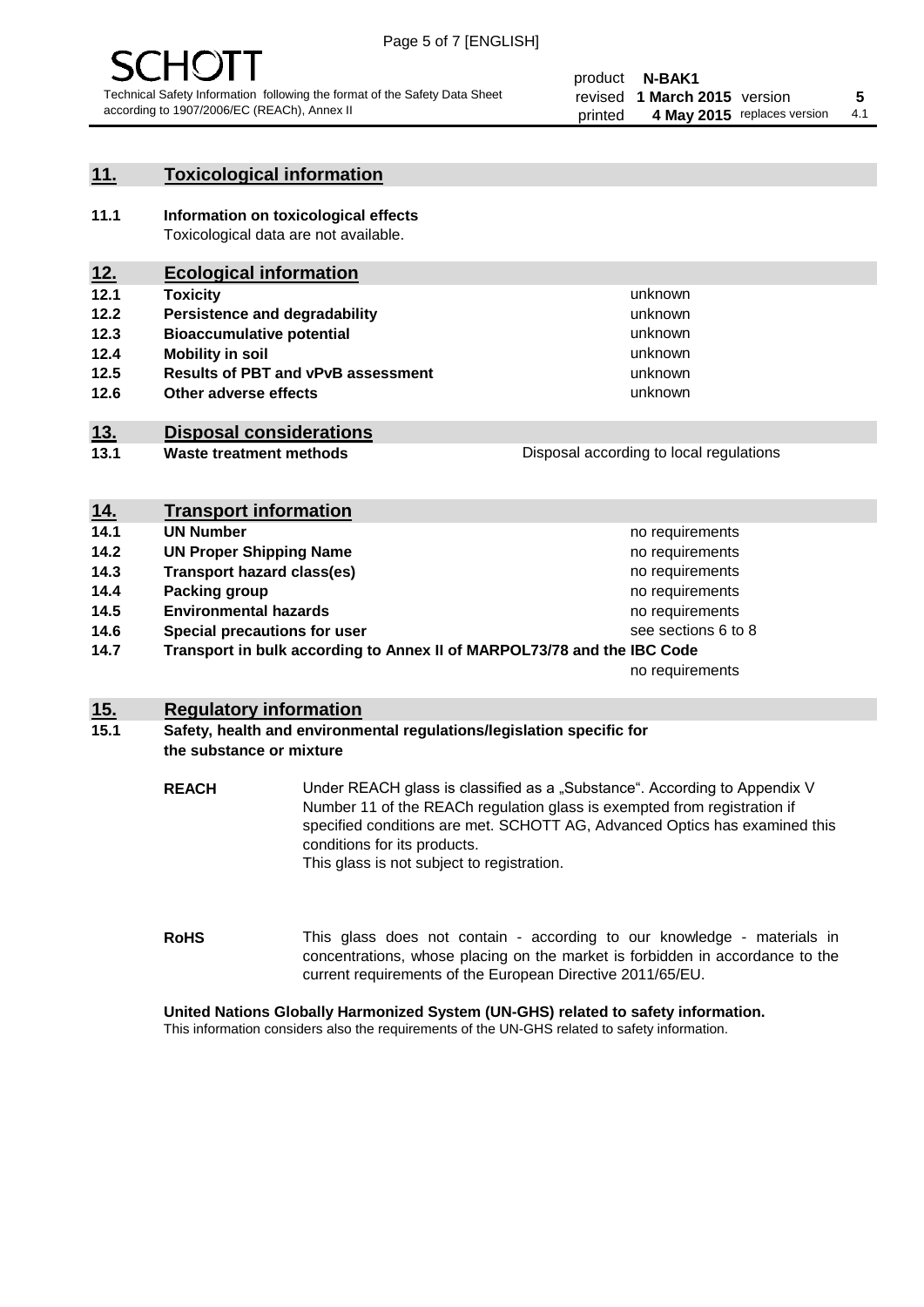# - JF

Technical Safety Information following the format of the Safety Data Sheet according to 1907/2006/EC (REACh), Annex II

#### product **N-BAK1** revised **5 1 March 2015** version printed 4 May 2015 replaces version 4.1

#### **15.2 Chemical Safety Assessment**

A Chemical Safety Assessment has not been carried out.

#### **16. Other information**

#### **16.1 Composition of mixture according to raw materials, based on the oxides.**

| chemical           |               | proportion    | <b>SVHC (REACH)</b> | Reg.  | <b>OSHA</b>                                             | <b>ACGIH</b>        | Carc. |
|--------------------|---------------|---------------|---------------------|-------|---------------------------------------------------------|---------------------|-------|
| name               | <b>CAS-No</b> | of weigth (%) | (Y/N)               | (Y/N) | <b>PEL</b>                                              | <b>TLV</b>          | (Y/N) |
| Aluminum Oxide     | 1344-28-1     | $1 - 10$      | No.                 | Yes   | $15 \text{ ma/m}^3$                                     | $10 \text{ mg/m}^3$ | No    |
| <b>Boron Oxide</b> | 1303-86-2     | $1 - 10$      | Yes                 | Yes   | $15 \text{ mg/m}^3$                                     | $10 \text{ mg/m}^3$ | No    |
| Barium Oxide       | 1304-28-5     | $20 - 30$     | No.                 | Yes   | $0.5 \text{ mg/m}^3$ 0.05 mg/m <sup>3</sup>             |                     | No    |
| Chlorine           | 7782-50-5     | < 1           | No.                 | Yes   | 3 mg/m <sup>3</sup> (Ceiling) 0.5 ppm mg/m <sup>3</sup> |                     | No    |
| Potassium Oxide    | 12136-45-7    | $1 - 10$      | No.                 | No    | N/A                                                     | N/A                 | No    |
| Sodium Oxide       | 1313-59-3     | $1 - 10$      | No.                 | No    | N/A                                                     | N/A                 | No    |
| Antimony Trioxide  | 1309-64-4     | < 1           | No.                 | Yes   | $0.5 \,\mathrm{mq/m^3}$ 0.5 mg/m <sup>3</sup>           |                     | Yes   |
| Silica             | 14808-60-7    | $40 - 50$     | No.                 | Yes   | $0.1 \text{ mg/m}^3$ 0.025 mg/m <sup>3</sup>            |                     | No    |
| Zinc Oxide         | 1314-13-2     | $1 - 10$      | No.                 | Yes   | 5 mg/m <sup>3</sup> (fume) 2 mg/m <sup>3</sup> (R dust) |                     | No    |

**The classification and limiting values are valid for the raw materials, see section 3. Glass is not a substance of very high concern (SVHC).**

#### **Explanations to the data in the table**

| SVHC(REACH)        | The raw material is listed in the candidate list of the substances of very high<br>concern                                                                 |
|--------------------|------------------------------------------------------------------------------------------------------------------------------------------------------------|
| Reg.               | Regulated chemical substance per list OSHA Regulations (Standards - 29 CFR)<br>Subpart 1910.1000 Tables Z1 to Z3 Limits for Air Contaminants               |
| OSHA / PEL         | Permissible exposure limit – for chemical materials, issued by the OSHA                                                                                    |
| <b>ACGIH / TLV</b> | Threshold limit value - chemical substances classification by the ACGIH                                                                                    |
| <b>OSHA</b>        | Occupational Safety and Health Administration, an organization of the US.<br>Department of Labor (www.osha.gov).                                           |
| <b>ACGIH</b>       | American Conference of Governmental Industrial Hygienists (ACGIH), an<br>member-based organization that advances occupational and environmental<br>health. |
| Carc.              | Chemical substance classified as carcinogen                                                                                                                |